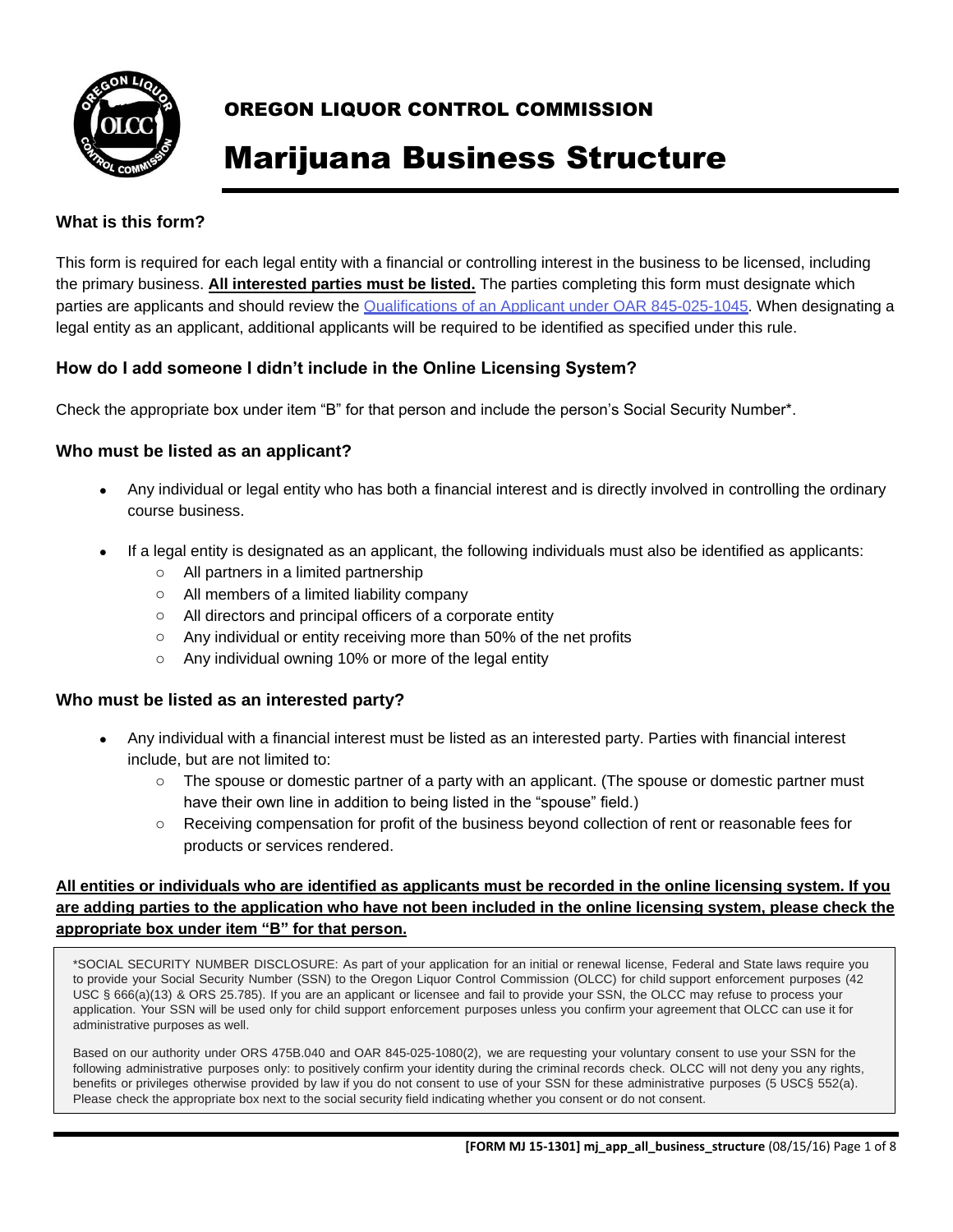

## Marijuana Business Structure

#### Section 1 – Business Information

Record the information for the party or entity that will be doing business named on the application. If this business is a legal entity applying for a license, check the box marked "Applicant."

**If you are completing this form for an Interested Legal Entity**, use that entity information to complete sections 1 – 3.

| <b>Entity Name:</b>     |        |      |                   |
|-------------------------|--------|------|-------------------|
| <b>Entity Type:</b>     |        |      | <b>Applicant:</b> |
| <b>Mailing Address:</b> |        |      |                   |
| City:                   | State: | ZIP: |                   |

| <b>Physical Address:</b> |        |      |  |
|--------------------------|--------|------|--|
| City:                    | State: | ZIP: |  |

| <b>Primary Contact:</b> |                    |  |
|-------------------------|--------------------|--|
| Main Phone:             | <b>Cell Phone:</b> |  |
| Email:                  |                    |  |

**Yes No Will any individual or legal entity be entitled to collect a percentage or portion of the profits from the business other than an owner, member, or director of the listed legal entity or entities?** 

This includes, but is not limited to:

- Employees who receive a percentage of the profits in lieu of, or in addition to, regular wages;
- A landlord who receive a percentage of the profits in lieu of, or in addition to, regular rental payments;
- An investor who is entitled to an ongoing portion of the profits;
- Any other person or entity who receives money in a proportion directly related to revenue or profit from the operation.

If "yes," submit the following:

- An additional **Form 15-1301 Marijuana Business Structure** for each individual (for an individual not part of a partnership, limited liability company, corporate entity, or other legal entity, the entity type should be "sole proprietor") or legal entity receiving a portion of the profits; and
- A statement signed by a representative of the legal entity or by the individual explaining the share of profits received and what involvement they will have in the business.
- **Note:** Your submitted lease or similar proof of legal access must list these additional entities.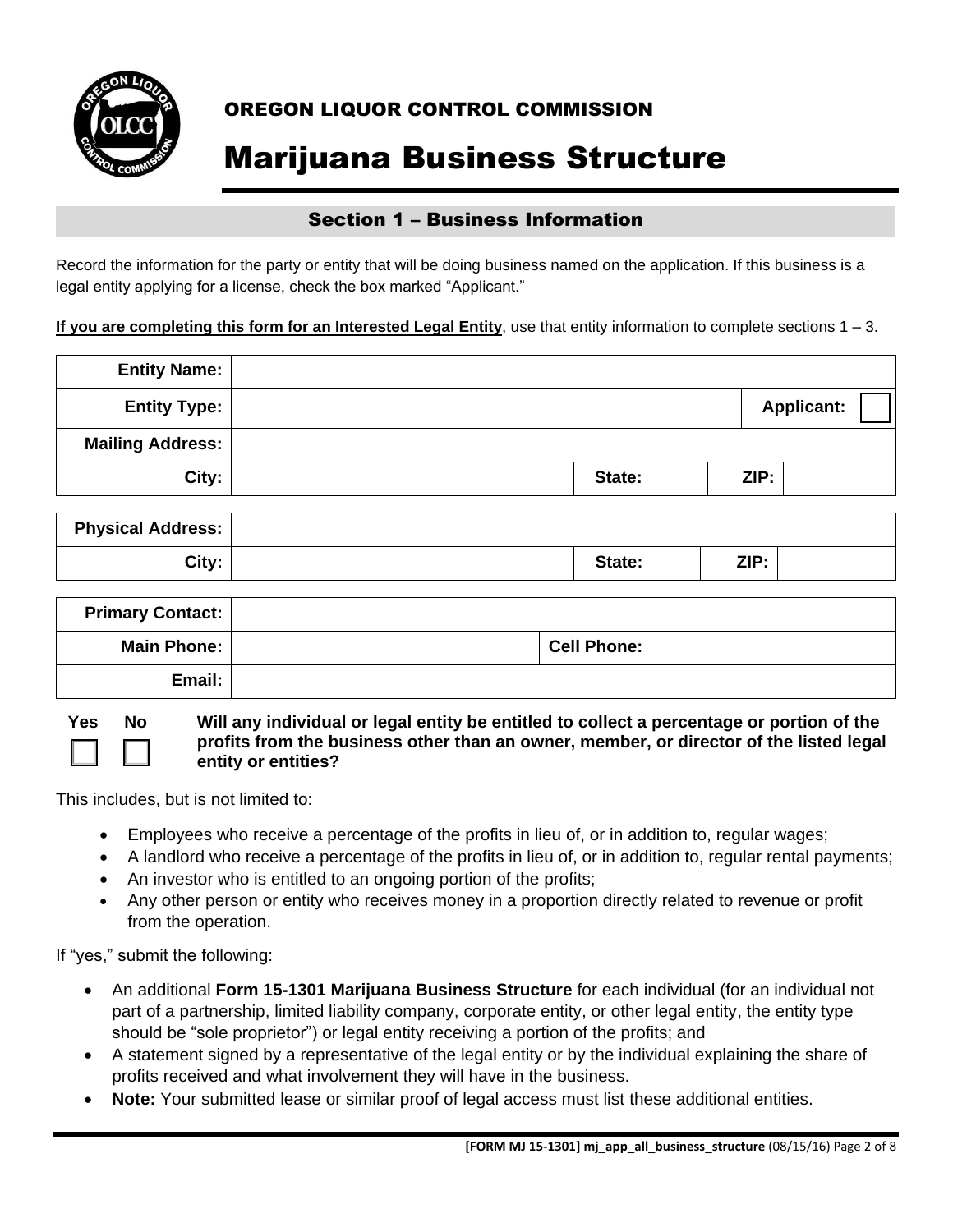

# Marijuana Business Structure

### Section 2 – Interested Parties (Individual Histories)

Complete the following section for **each individual with a financial interest** in the business listed in Section 1.

| Α. | Name:                  |                                                                                            |                                                     |     |                |
|----|------------------------|--------------------------------------------------------------------------------------------|-----------------------------------------------------|-----|----------------|
|    |                        | last name                                                                                  | first name                                          |     | middle initial |
|    | <b>Title/Position:</b> |                                                                                            |                                                     |     |                |
|    |                        |                                                                                            |                                                     |     |                |
|    | Date of Birth:         |                                                                                            |                                                     |     |                |
|    |                        | month                                                                                      | day                                                 |     | year           |
|    |                        |                                                                                            | % Ownership in the company listed in Section 1:     |     |                |
| В. | Is this person:        |                                                                                            |                                                     | Yes | <b>No</b>      |
|    |                        | Entitled to enter into obligations on behalf of the business or otherwise                  | exercise control over the business independently?   |     |                |
|    |                        |                                                                                            | An applicant for the license?                       |     |                |
|    |                        | An additional person not previously entered in the online system?                          |                                                     |     |                |
| C. |                        | In the past 10 years, has this person been convicted of a felony?                          |                                                     |     |                |
|    |                        | Does this person have any arrests or citations that are not resolved?                      |                                                     |     |                |
|    |                        | Does this person consent to use of SSN for purposes of confirming                          | identity during a criminal records check?           |     |                |
|    |                        |                                                                                            | <b>Social Security Number:</b>                      |     |                |
|    |                        |                                                                                            | SSN is required. See disclosure on page 1.          |     |                |
| D. |                        |                                                                                            | Does this person have a spouse or domestic partner? |     |                |
|    |                        | If yes, spouse or domestic partner must also complete sections A-E as an interested party. |                                                     |     |                |
|    | Spouse's name:         |                                                                                            |                                                     |     |                |
|    |                        | last name                                                                                  | first name                                          |     | middle initial |
| Е. |                        | Electronic or physical signature of<br>party from Section A above                          |                                                     |     |                |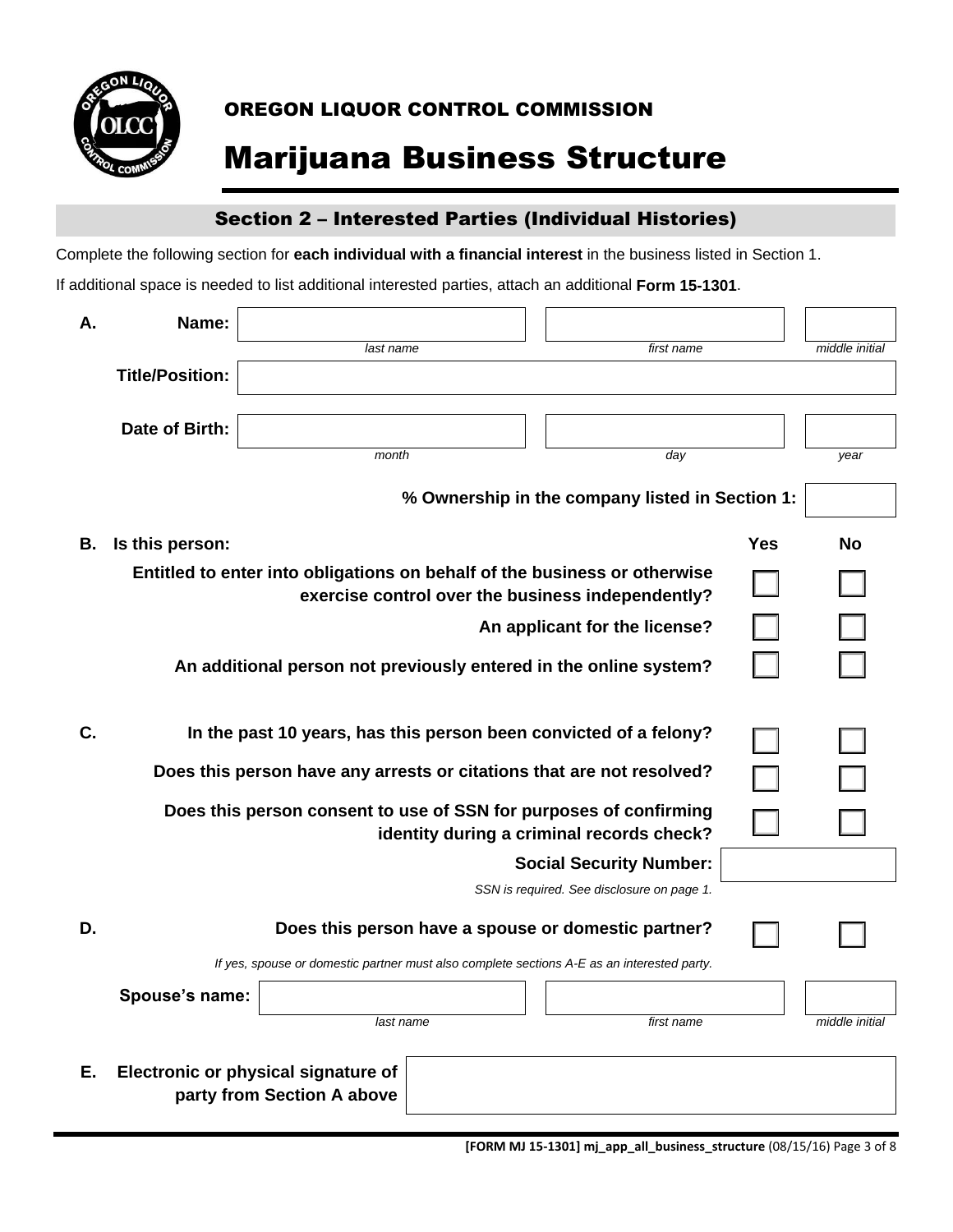

# Marijuana Business Structure

### Section 2 – Interested Parties (Individual Histories)

Complete the following section for **each individual with a financial interest** in the business listed in Section 1.

| Α. | Name:                  |                                     |                                                                                            |     |                |
|----|------------------------|-------------------------------------|--------------------------------------------------------------------------------------------|-----|----------------|
|    |                        | last name                           | first name                                                                                 |     | middle initial |
|    | <b>Title/Position:</b> |                                     |                                                                                            |     |                |
|    | Date of Birth:         |                                     |                                                                                            |     |                |
|    |                        | month                               |                                                                                            |     |                |
|    |                        |                                     | day                                                                                        |     | year           |
|    |                        |                                     | % Ownership in the company listed in Section 1:                                            |     |                |
| В. | Is this person:        |                                     |                                                                                            | Yes | No             |
|    |                        |                                     | Entitled to enter into obligations on behalf of the business or otherwise                  |     |                |
|    |                        |                                     | exercise control over the business independently?                                          |     |                |
|    |                        |                                     | An applicant for the license?                                                              |     |                |
|    |                        |                                     | An additional person not previously entered in the online system?                          |     |                |
|    |                        |                                     |                                                                                            |     |                |
| C. |                        |                                     | In the past 10 years, has this person been convicted of a felony?                          |     |                |
|    |                        |                                     | Does this person have any arrests or citations that are not resolved?                      |     |                |
|    |                        |                                     | Does this person consent to use of SSN for purposes of confirming                          |     |                |
|    |                        |                                     | identity during a criminal records check?                                                  |     |                |
|    |                        |                                     | <b>Social Security Number:</b>                                                             |     |                |
|    |                        |                                     | SSN is required. See disclosure on page 1.                                                 |     |                |
| D. |                        |                                     | Does this person have a spouse or domestic partner?                                        |     |                |
|    |                        |                                     | If yes, spouse or domestic partner must also complete sections A-E as an interested party. |     |                |
|    | Spouse's name:         |                                     |                                                                                            |     |                |
|    |                        | last name                           | first name                                                                                 |     | middle initial |
|    |                        |                                     |                                                                                            |     |                |
| Е. |                        | Electronic or physical signature of |                                                                                            |     |                |
|    |                        | party from Section A above          |                                                                                            |     |                |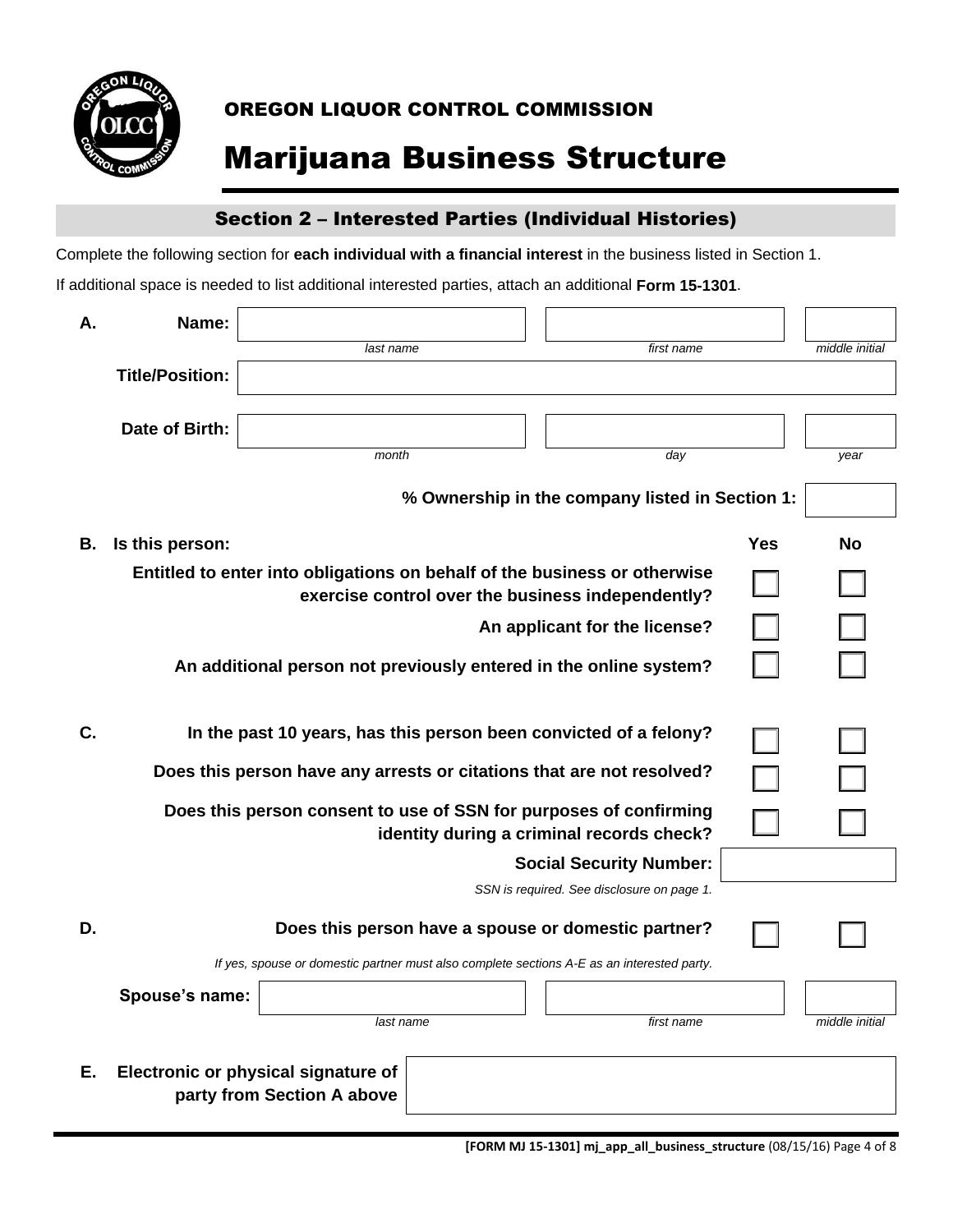

# Marijuana Business Structure

### Section 2 – Interested Parties (Individual Histories)

Complete the following section for **each individual with a financial interest** in the business listed in Section 1.

| А. | Name:                  |                                                                                            |                                                                                                                                |     |                |
|----|------------------------|--------------------------------------------------------------------------------------------|--------------------------------------------------------------------------------------------------------------------------------|-----|----------------|
|    |                        | last name                                                                                  | first name                                                                                                                     |     | middle initial |
|    | <b>Title/Position:</b> |                                                                                            |                                                                                                                                |     |                |
|    | Date of Birth:         |                                                                                            |                                                                                                                                |     |                |
|    |                        | month                                                                                      | day                                                                                                                            |     | year           |
|    |                        |                                                                                            |                                                                                                                                |     |                |
|    |                        |                                                                                            | % Ownership in the company listed in Section 1:                                                                                |     |                |
| В. | Is this person:        |                                                                                            |                                                                                                                                | Yes | No             |
|    |                        |                                                                                            | Entitled to enter into obligations on behalf of the business or otherwise<br>exercise control over the business independently? |     |                |
|    |                        |                                                                                            | An applicant for the license?                                                                                                  |     |                |
|    |                        | An additional person not previously entered in the online system?                          |                                                                                                                                |     |                |
| C. |                        | In the past 10 years, has this person been convicted of a felony?                          |                                                                                                                                |     |                |
|    |                        | Does this person have any arrests or citations that are not resolved?                      |                                                                                                                                |     |                |
|    |                        | Does this person consent to use of SSN for purposes of confirming                          | identity during a criminal records check?                                                                                      |     |                |
|    |                        |                                                                                            | <b>Social Security Number:</b>                                                                                                 |     |                |
|    |                        |                                                                                            | SSN is required. See disclosure on page 1.                                                                                     |     |                |
| D. |                        |                                                                                            | Does this person have a spouse or domestic partner?                                                                            |     |                |
|    |                        | If yes, spouse or domestic partner must also complete sections A-E as an interested party. |                                                                                                                                |     |                |
|    | Spouse's name:         |                                                                                            |                                                                                                                                |     |                |
|    |                        | last name                                                                                  | first name                                                                                                                     |     | middle initial |
| Е. |                        | Electronic or physical signature of<br>party from Section A above                          |                                                                                                                                |     |                |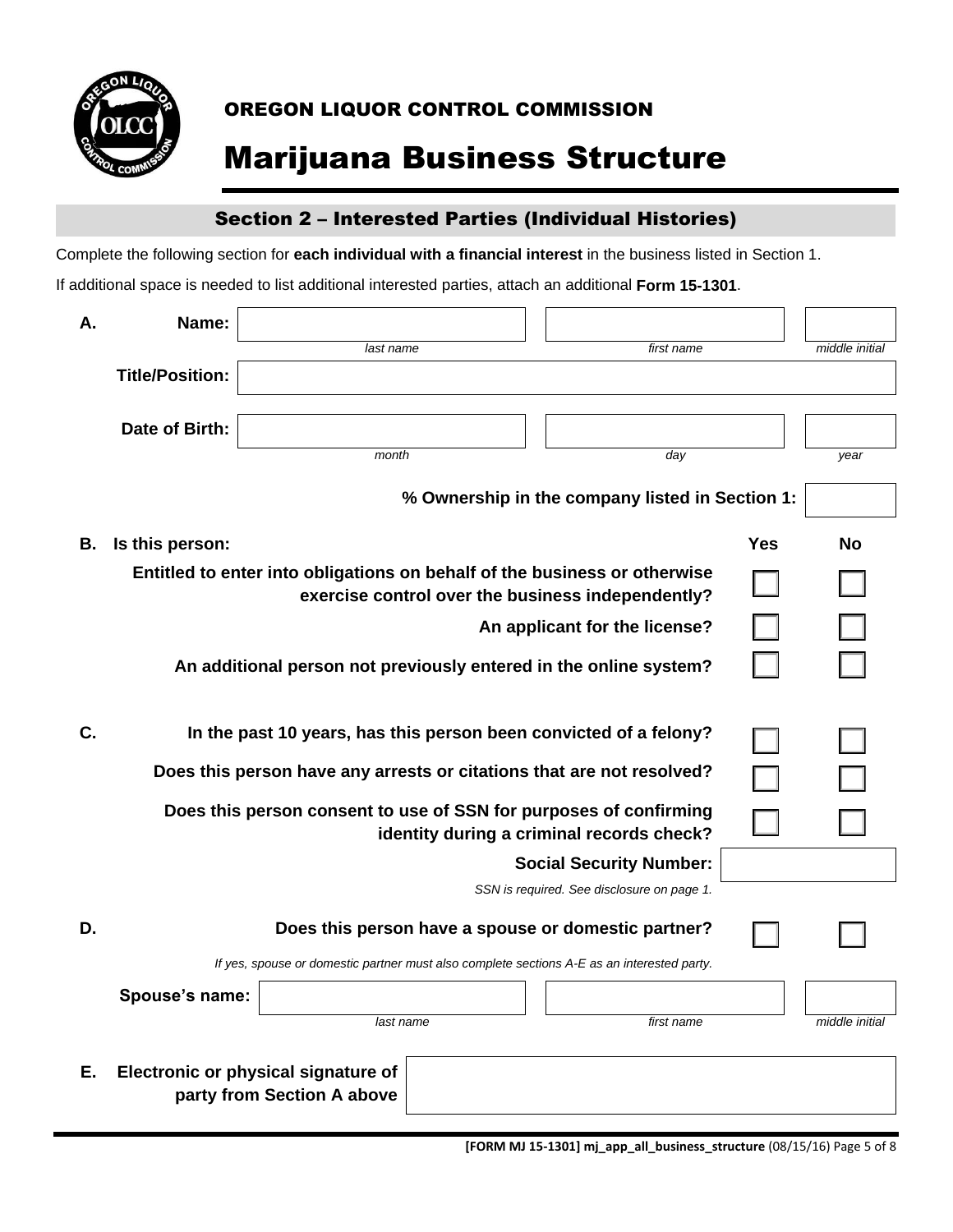

# Marijuana Business Structure

### Section 2 – Interested Parties (Individual Histories)

Complete the following section for **each individual with a financial interest** in the business listed in Section 1.

| Α. | Name:                  |                                                                   |                                                                                            |     |                |
|----|------------------------|-------------------------------------------------------------------|--------------------------------------------------------------------------------------------|-----|----------------|
|    |                        | last name                                                         | first name                                                                                 |     | middle initial |
|    | <b>Title/Position:</b> |                                                                   |                                                                                            |     |                |
|    |                        |                                                                   |                                                                                            |     |                |
|    | Date of Birth:         |                                                                   |                                                                                            |     |                |
|    |                        | month                                                             | day                                                                                        |     | year           |
|    |                        |                                                                   | % Ownership in the company listed in Section 1:                                            |     |                |
| В. | Is this person:        |                                                                   |                                                                                            | Yes | No             |
|    |                        |                                                                   | Entitled to enter into obligations on behalf of the business or otherwise                  |     |                |
|    |                        |                                                                   | exercise control over the business independently?                                          |     |                |
|    |                        |                                                                   | An applicant for the license?                                                              |     |                |
|    |                        |                                                                   | An additional person not previously entered in the online system?                          |     |                |
|    |                        |                                                                   |                                                                                            |     |                |
| C. |                        |                                                                   | In the past 10 years, has this person been convicted of a felony?                          |     |                |
|    |                        |                                                                   | Does this person have any arrests or citations that are not resolved?                      |     |                |
|    |                        |                                                                   | Does this person consent to use of SSN for purposes of confirming                          |     |                |
|    |                        |                                                                   | identity during a criminal records check?                                                  |     |                |
|    |                        |                                                                   | <b>Social Security Number:</b>                                                             |     |                |
|    |                        |                                                                   | SSN is required. See disclosure on page 1.                                                 |     |                |
| D. |                        |                                                                   | Does this person have a spouse or domestic partner?                                        |     |                |
|    |                        |                                                                   | If yes, spouse or domestic partner must also complete sections A-E as an interested party. |     |                |
|    | Spouse's name:         |                                                                   |                                                                                            |     |                |
|    |                        | last name                                                         | first name                                                                                 |     | middle initial |
|    |                        |                                                                   |                                                                                            |     |                |
| Е. |                        | Electronic or physical signature of<br>party from Section A above |                                                                                            |     |                |
|    |                        |                                                                   |                                                                                            |     |                |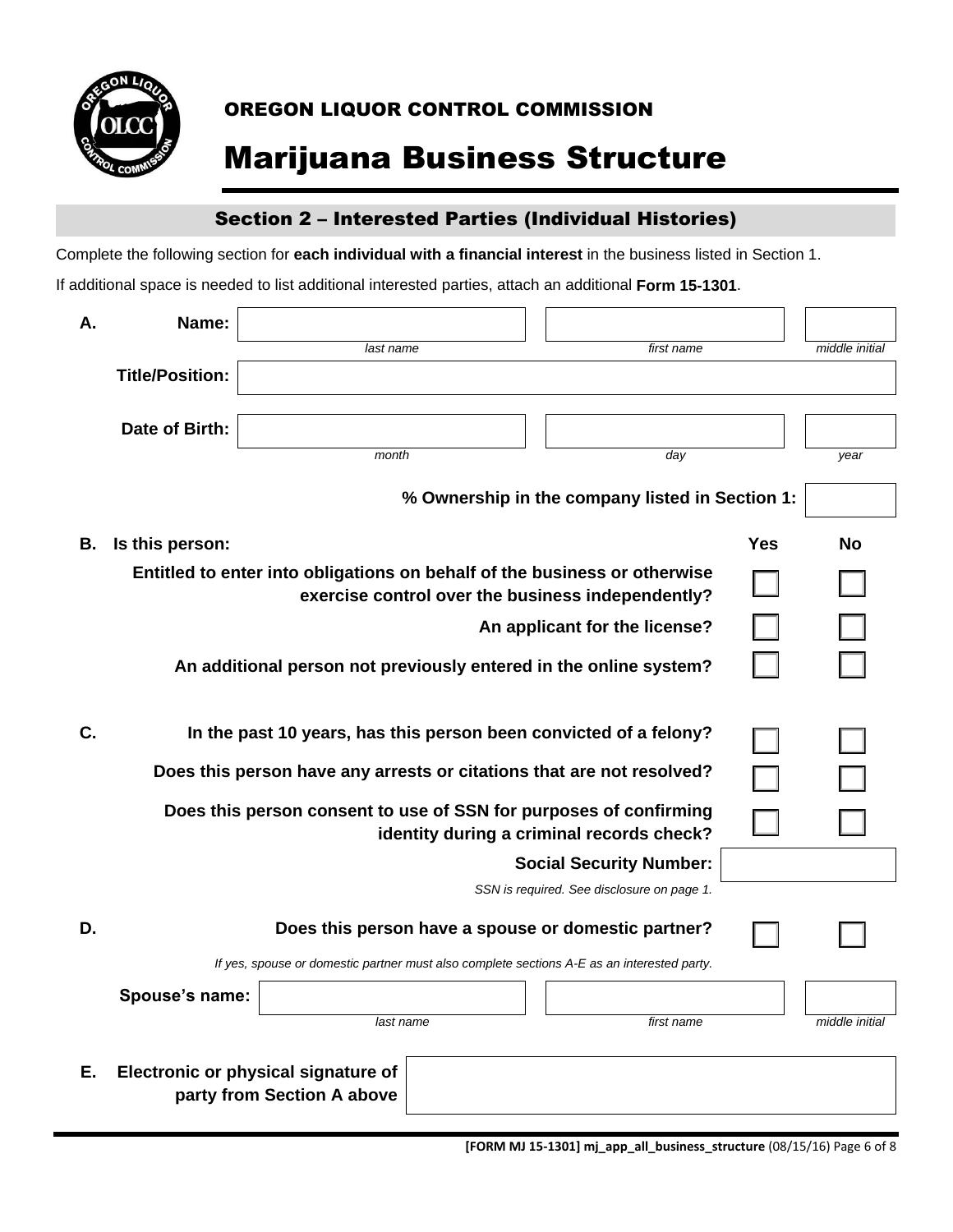

# Marijuana Business Structure

### Section 2 – Interested Parties (Individual Histories)

Complete the following section for **each individual with a financial interest** in the business listed in Section 1.

| Α. | Name:                  |                                     |                                                                                            |     |                |
|----|------------------------|-------------------------------------|--------------------------------------------------------------------------------------------|-----|----------------|
|    |                        | last name                           | first name                                                                                 |     | middle initial |
|    | <b>Title/Position:</b> |                                     |                                                                                            |     |                |
|    | Date of Birth:         |                                     |                                                                                            |     |                |
|    |                        | month                               |                                                                                            |     |                |
|    |                        |                                     | day                                                                                        |     | year           |
|    |                        |                                     | % Ownership in the company listed in Section 1:                                            |     |                |
| В. | Is this person:        |                                     |                                                                                            | Yes | No             |
|    |                        |                                     | Entitled to enter into obligations on behalf of the business or otherwise                  |     |                |
|    |                        |                                     | exercise control over the business independently?                                          |     |                |
|    |                        |                                     | An applicant for the license?                                                              |     |                |
|    |                        |                                     | An additional person not previously entered in the online system?                          |     |                |
|    |                        |                                     |                                                                                            |     |                |
| C. |                        |                                     | In the past 10 years, has this person been convicted of a felony?                          |     |                |
|    |                        |                                     | Does this person have any arrests or citations that are not resolved?                      |     |                |
|    |                        |                                     | Does this person consent to use of SSN for purposes of confirming                          |     |                |
|    |                        |                                     | identity during a criminal records check?                                                  |     |                |
|    |                        |                                     | <b>Social Security Number:</b>                                                             |     |                |
|    |                        |                                     | SSN is required. See disclosure on page 1.                                                 |     |                |
| D. |                        |                                     | Does this person have a spouse or domestic partner?                                        |     |                |
|    |                        |                                     | If yes, spouse or domestic partner must also complete sections A-E as an interested party. |     |                |
|    | Spouse's name:         |                                     |                                                                                            |     |                |
|    |                        | last name                           | first name                                                                                 |     | middle initial |
|    |                        |                                     |                                                                                            |     |                |
| Е. |                        | Electronic or physical signature of |                                                                                            |     |                |
|    |                        | party from Section A above          |                                                                                            |     |                |